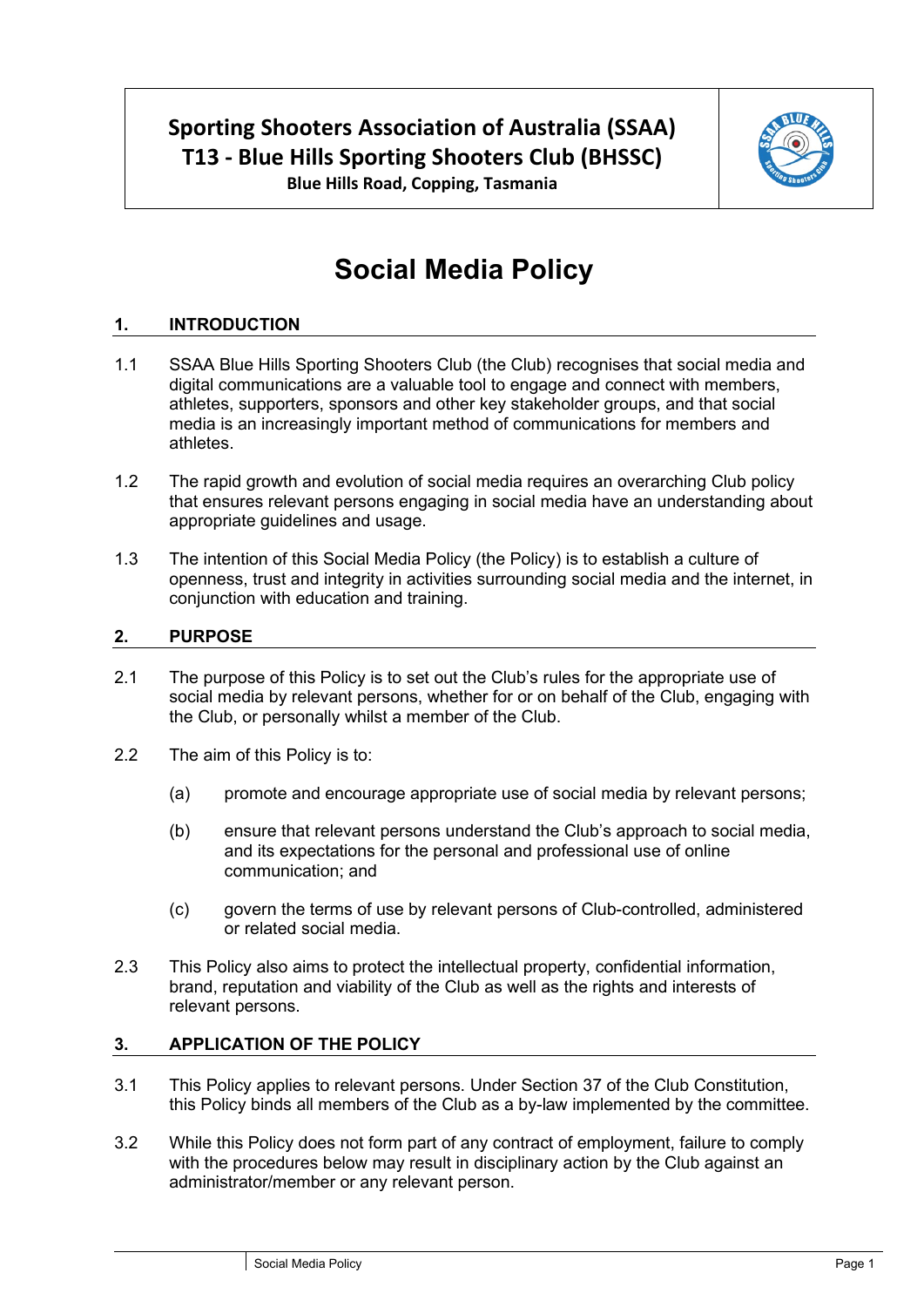- 3.3 This Policy may be updated by the Club from time to time.
- 3.4 This Policy applies to all communications published by relevant persons on social media.

#### **4. POLICY GUIDELINES AND PROCEDURES**

- 4.1 The use of social media is regarded as an essential and convenient tool in day-today life and business. It must be used in a manner that upholds the policies and procedures of the Club and in a way that reflects the responsible and upstanding principals of the organisation.
- 4.2 The use of social media by any relevant person should be appropriate, responsible and ethical:
	- (a) All Club communications posted, shared or sent on social media, whether by an authorised user or otherwise, are considered official communications of the Club in the same manner as documents on Club letterhead and, therefore, must be consistent with the values, ethics, policies, aims and objectives of the Club.
	- (b) All communications posted, shared or sent on social media by relevant persons in their personal capacity may still be considered by others, whether correct or not, as a communication of the Club, or otherwise representing the views, values or beliefs of the Club or members of the Club. As such, the Club expects that such communications will at all times be consistent with the values, ethics, policies, aims and objectives of the Club.
- 4.3 The use of social media by any relevant person should be made with a clear distinction between acting in a professional capacity and a personal capacity.

# **5. CLUB BUSINESS USE – AUTHORISED USERS**

- 5.1 Only authorised users are authorised to comment or publish information on social media for or on behalf of the Club.
- <span id="page-1-0"></span>5.2 To become an authorised user of specific social media, an administrator/member must gain the approval of the Club Secretary or President in writing.
- 5.3 Once an administrator/member has received authorisation to use social media for and on behalf of the Club, the administrator/member must:
	- (a) comply with the terms of this Policy;
	- (b) disclose that they are an administrator/member of the Club;
	- (c) use only authorised Club accounts with that particular social media, unless authorised to use an approved official account or avatar;
	- (d) disclose and comment only on information classified as information already within the public domain;
	- (e) ensure that all content published is accurate and not misleading, and complies with all relevant Club policies and other relevant requirements;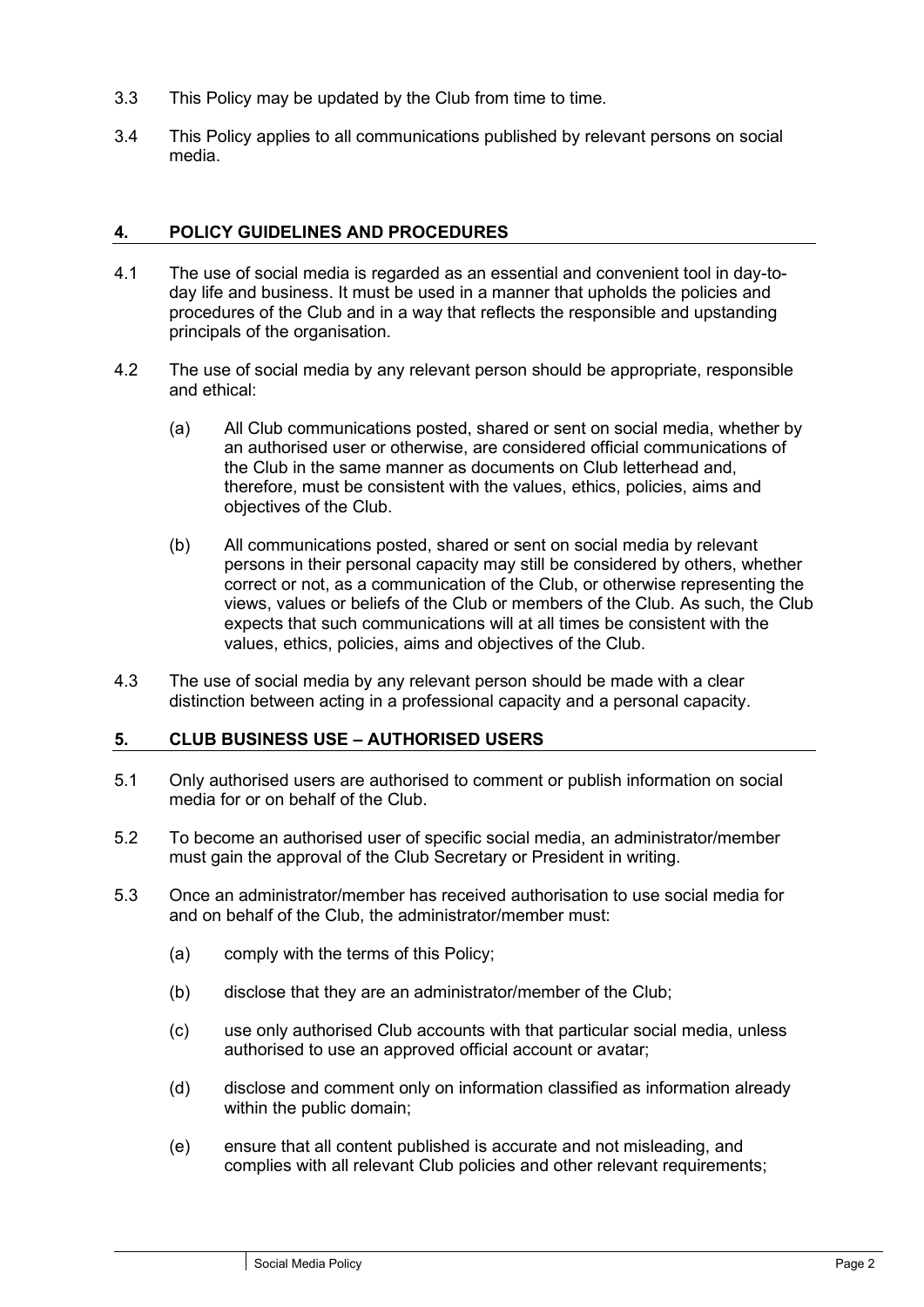- (f) comment only on the administrator's/member's area of expertise and authority;
- (g) ensure comments are respectful; and
- (h) adhere to the terms of use for the social media platform or website being used.
- 5.4 The administrator/member must not:
	- (a) do anything that may cause harm to the business, brand, reputation or rights of the Club or its associated parties, or Club events;
	- (b) disclose information about a Club stakeholder that is confidential or commercially sensitive without the written approval of the stakeholder and the Club;
	- (c) disclose any confidential Information without the appropriate written approval; or
	- (d) post any material that might otherwise cause or be likely to cause damage to the Club or its associated parties' reputation, or bring or be likely to bring the Club, its associated parties, the administrator/member, the Club's events or the sport generally into disrepute.
- 5.5 Administrators/members are encouraged to contact the Club's authorised users with any social media requests so the Club can act on their behalf. Relevant persons are further encouraged to 'share' posts that are created and shared by Club authorised users.
- 5.6 At all times when using social media for and on behalf of the Club, administrator/members must comply with this Policy and any training, directions and guidance provided by the Club about how to use social media.
- 5.7 The Club must ensure that a comment moderation policy or terms and conditions are clearly available when inviting comments from the public on an official Club website or social media platform.
- 5.8 All Club website activity, including the use of social media, must be approved by the President unless otherwise authorised under this Policy.

# **6. PERSONAL USE**

- 6.1 Relevant persons should be aware that communications made through social media have the potential to impact on the Club and its administrators/members. Potential damage may be caused in certain circumstances, whether or not the relevant person is identified as having an affiliation with the Club.
- 6.2 Relevant persons must take their affiliation with the Club into account when using social media, particularly in the following circumstances:
	- (a) Social media use that has the capacity to damage the relevant person's professional reputation.
	- (b) Social media use that has the capacity to damage the reputation of the Club, the sport or Club events.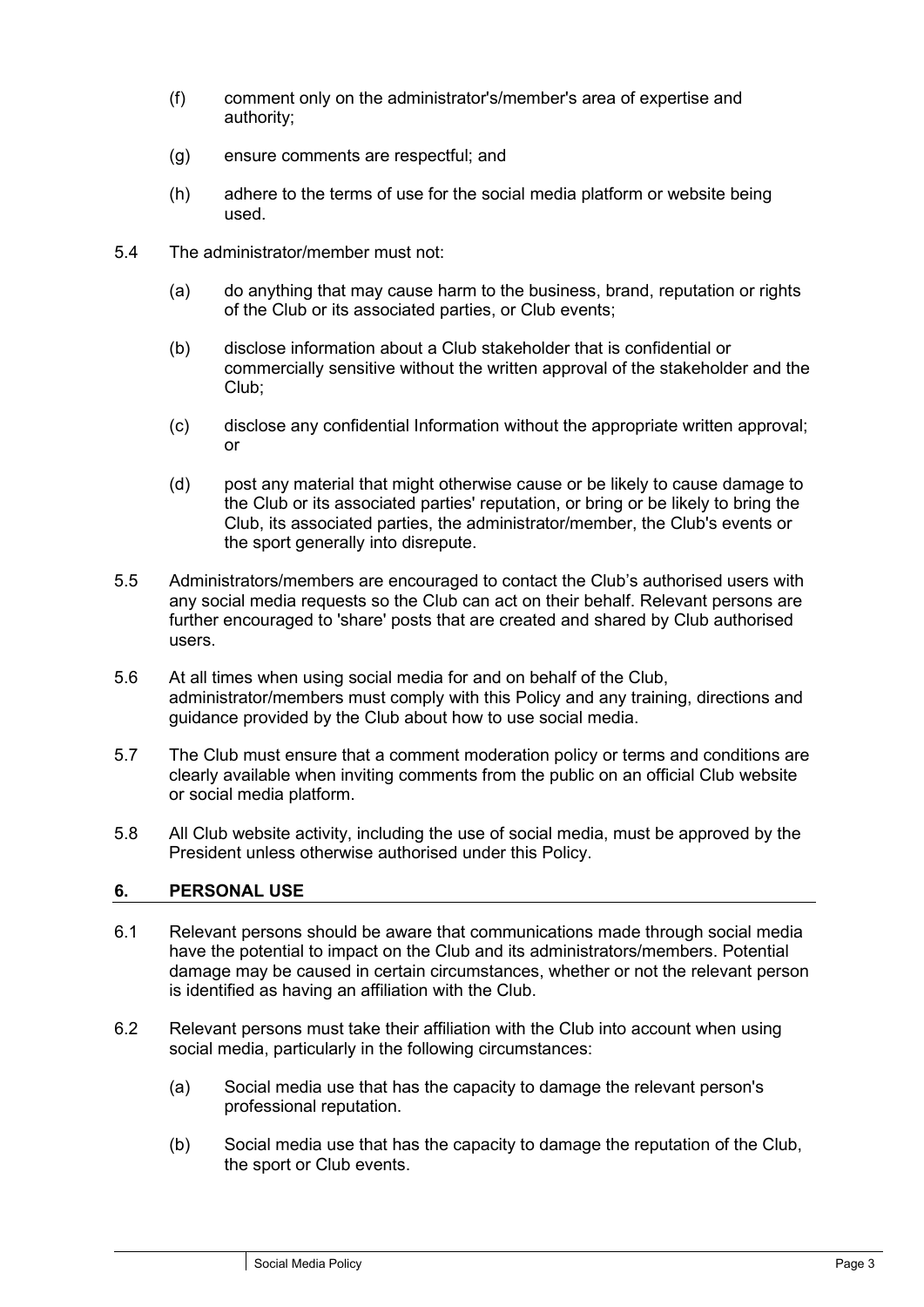- (c) Social media use that has the capacity to damage the relevant person's ability to work with their colleague.
- (d) Social media use that breaches another of the Club's policies.
- 6.3 When using social media in circumstances that are intended to be personal or private, relevant persons must:
	- (a) make it clear that the relevant person's private opinions are their own and not say or do anything that may indicate that they represent either the views of the Club or their connection with the Club. The relevant person may wish to use a disclaimer such as "*any views expressed on this site/account are those of the author only*" or "*these views are personal and mine alone*";
	- (b) not publish anything harmful, obscene, abusive, offensive or illegal as a consequence of which, harm may be caused to the Club or its associated parties, the sport or Club events;
	- (c) not post any material that might otherwise cause or be likely to cause damage to the Club's reputation, or the reputation of the sport or Club events, or bring or be likely to bring the Club, the relevant person, the sport, Club events or the associated parties into disrepute;
	- (d) not post content that is in breach of one or more of the Club's policies;
	- (e) not disclose information about the Club or its operations that is confidential or likely to cause harm to the Club or its associated parties;
	- (f) only disclose and discuss publicly available information;
	- (g) not use or disclose the Club's intellectual property or confidential information, including but not limited to Club logos, and Club email address or insignia;
	- (h) not use the identity or likeness of an administrator or member;
	- (i) ensure that they are respectful of others at all times and comply with Club policies if they interact with (or about) Club-related matters;
	- (j) adhere to the terms of use of the relevant social media; and
	- (k) comply with all laws including, but not limited to, misleading and deceptive conduct, anti-discrimination, victimisation, vilification, privacy, intellectual property, anti-bullying, harassment, and defamation.

# **7. MONITORING & PRIVACY**

- 7.1 While it is not the Club's usual practice to do so, the Club may intercept or monitor administrator/members' use of social media on the computer network.
- 7.2 This may include, but is not limited to, the interception and/or reading of any message sent or received and any page visited via the internet. By using Club's computer network facilities, the administrator/member is deemed to have consented to such monitoring by the Club.
- 7.3 The Club may record any information posted to its social media and may use that information for the purposes of administering such social media or any other purpose consistent with the Club's Privacy Policy.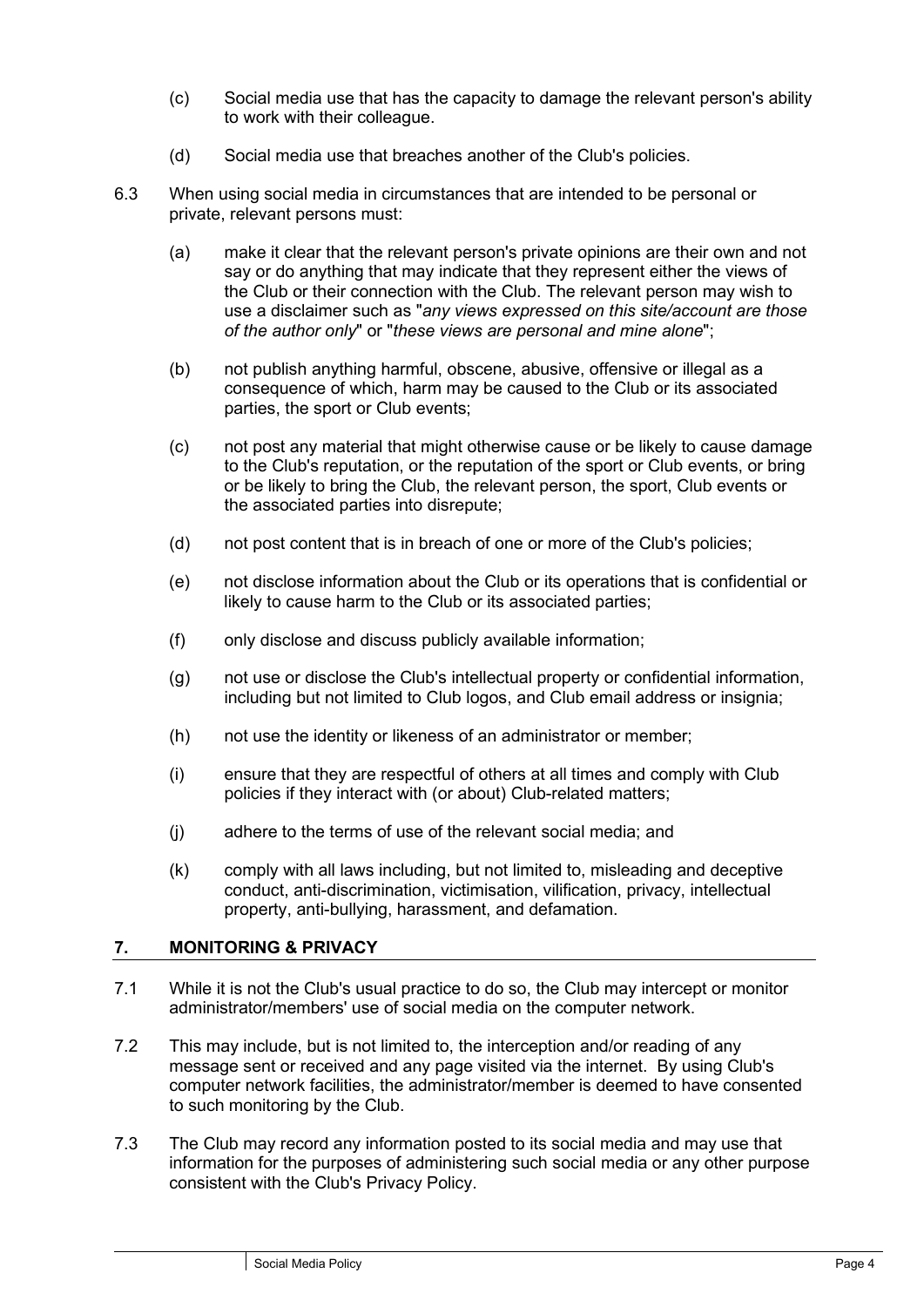7.4 The Club strongly recommends that all relevant persons protect their own personal privacy by not including personal information in social media communications (for example but not limited to, email addresses, residential addresses and telephone numbers).

### **8. RESPONSIBILITIES**

- 8.1 All relevant persons have a responsibility to ensure that their actions in relation to the use of social media comply with this Policy.
- 8.2 In particular, relevant persons are required to:
	- (a) comply with this Policy;
	- (b) report any perceived incidence of non-compliance with this Policy to the Club, and to maintain confidentiality while the incident is being resolved; and
	- (c) contribute to the elimination of the improper use of social media from the Club's work environment.
- 8.3 If a relevant person becomes aware of inappropriate or unlawful content, or content that is in breach of this Policy, relating to the Club, they should report the circumstances via email to the following contact:

**Secretary** SSAA Blue Hills Sporting Shooters Club secretary@ssaabluehills.org.au

#### **9. CONSEQUENCES**

- 9.1 If directed by the Club, the responsible relevant person will remove, rectify and/or publish a correction about any material published on social media that, in the view of the Club, may breach this Policy or otherwise bring or be likely to bring, the Club, a relevant person or a Club sponsor into disrepute.
- 9.2 A relevant person who breaches this Policy may be responsible for any loss suffered by the Club, or it's associated parties.
- 9.3 If a claim that social media has been used improperly is substantiated, disciplinary action, including but not limited to that under the Club Constitution, may result. The level of action will depend on all the circumstances, including the severity of the conduct. The outcomes could include, but are not limited to:
	- (a) a formal apology;
	- (b) a warning;
	- (c) suspension or termination of membership, or membership benefits; or
	- (d) termination of employment (with or without notice).
- 9.4 Breaches of this Policy will be dealt with in accordance with the disciplinary provisions under the Club's Constitution and associated policies.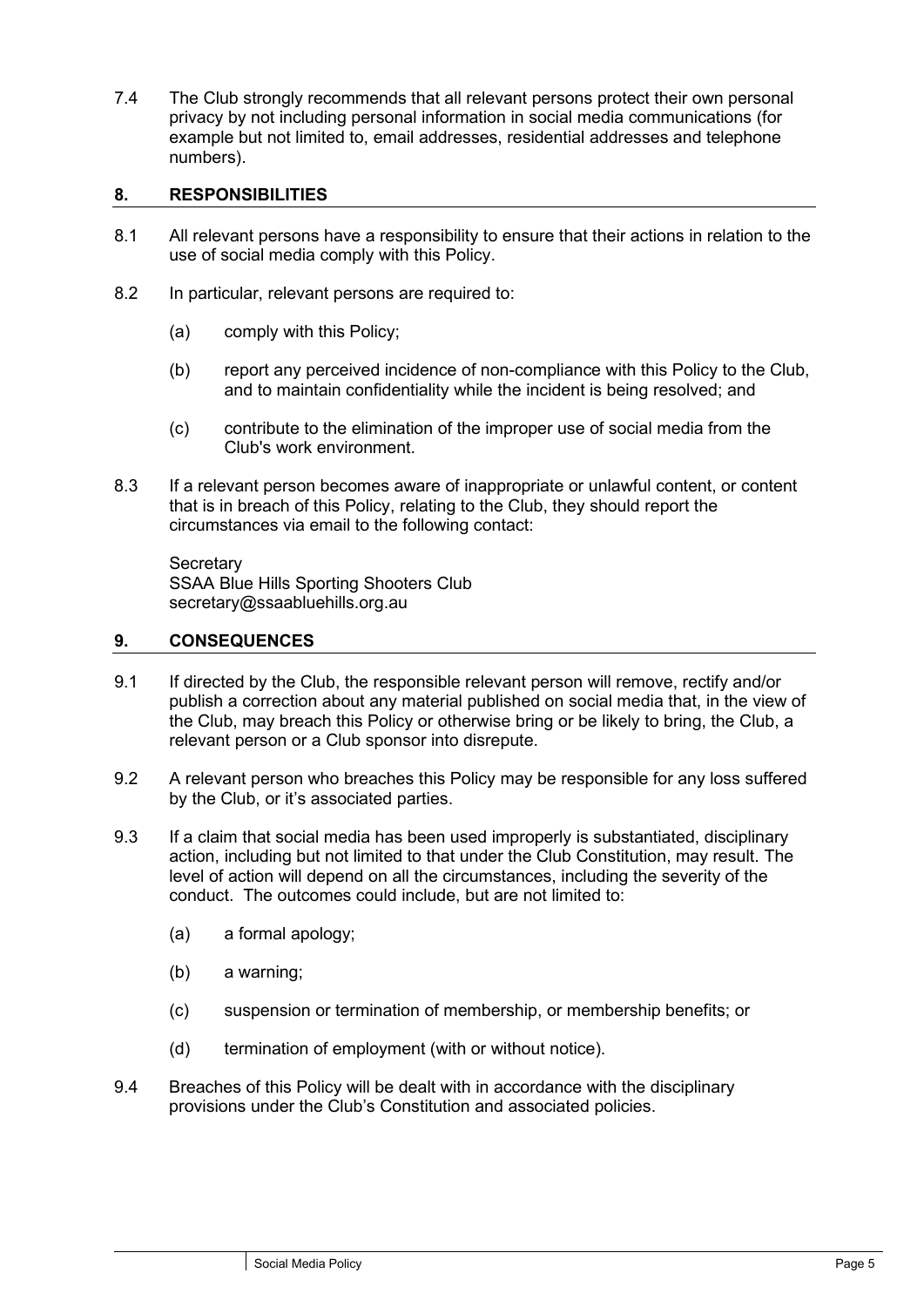#### **10. REFERENCES**

- 10.1 This Policy must be adhered to, in conjunction with the following Club rules and policies:
	- (a) Constitution;
	- (b) Codes of Conduct;
	- (c) Privacy Policy;
	- (d) Information Technology Policy; and
	- (e) Internet and Email Usage Policy.

#### **11. DEFINITIONS**

11.1 For the purpose of this Policy, the below definitions apply:

**Associated Parties** mean the Club's members, athletes, sponsors, officials and volunteers.

**Authorised User** means a person authorised in accordance with clause [5.2](#page-1-0) of this Policy to use social media on behalf of the Club.

**Computer Network** includes all internet, email and computer facilities provided, supported or paid for by the Club. It includes but is not limited to, desktop computers, laptop computers, mobile devices and any other means of accessing the Club's email, internet and computer facilities (including, but not limited to, a personal home computer which has access to the Club's IT systems).

**Confidential Information** means information belonging to the Club that is not known to the general public.

**Event** means any particular event or series of events, comprising sport and/or entertainment activities, conducted by, or under authorisation of the Club.

**Improper Use** means the use of social media in a way that does not comply with this Policy.

**Intellectual Property** means all rights or goodwill subsisting in copyright, business names, names, trademarks (or signs), logos, designs, patents, or service marks (whether registered or registrable).

**Internet** means a worldwide electronic communications network providing access to millions of resources, not all of which are free. The World Wide Web is one element of the internet.

**Relevant Persons** mean and include:

- (a) Club administrator/members;
- (b) Club authorised officials;
- (c) Club members;
- (d) Club athletes; and